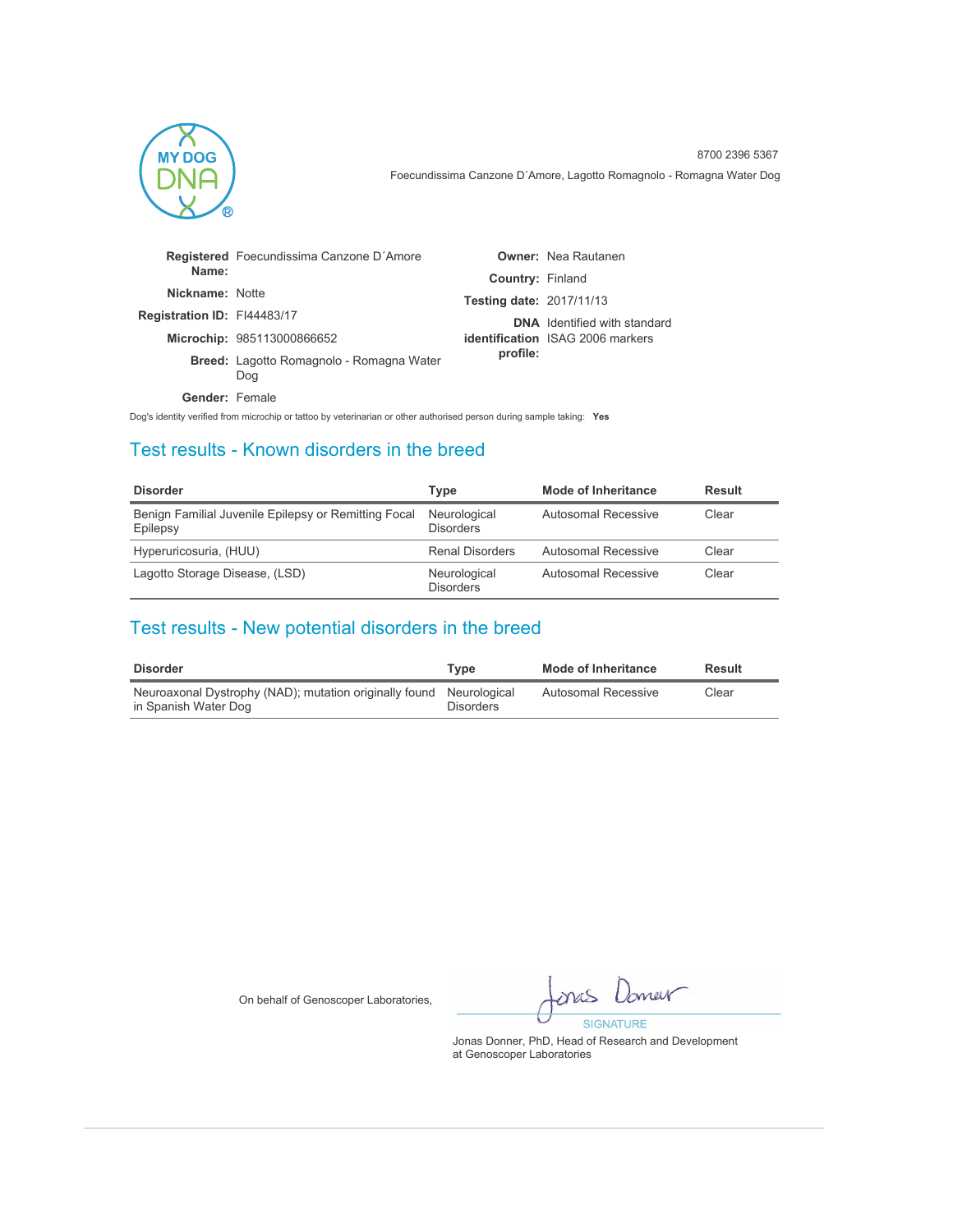

|                             | Registered Foecundissima Canzone D'Amore               |                                 | <b>Owner:</b> Nea Rautanen              |
|-----------------------------|--------------------------------------------------------|---------------------------------|-----------------------------------------|
| Name:                       |                                                        | <b>Country: Finland</b>         |                                         |
| Nickname: Notte             |                                                        | <b>Testing date: 2017/11/13</b> |                                         |
| Registration ID: FI44483/17 |                                                        |                                 | <b>DNA</b> Identified with standard     |
|                             | Microchip: 985113000866652                             |                                 | <b>identification</b> ISAG 2006 markers |
|                             | <b>Breed:</b> Lagotto Romagnolo - Romagna Water<br>Dog | profile:                        |                                         |
| Gender: Female              |                                                        |                                 |                                         |

Dog's identity verified from microchip or tattoo by veterinarian or other authorised person during sample taking: **Yes**

# Test results for pharmacogenetics

| Disorder                        | Mode of Inheritance | Result |
|---------------------------------|---------------------|--------|
| Malignant Hyperthermia (MH)     | Autosomal Dominant  | Clear  |
| Multi-Drug Resistance 1, (MDR1) | Autosomal Dominant  | Clear  |

On behalf of Genoscoper Laboratories,

Imer mas **SIGNATURE**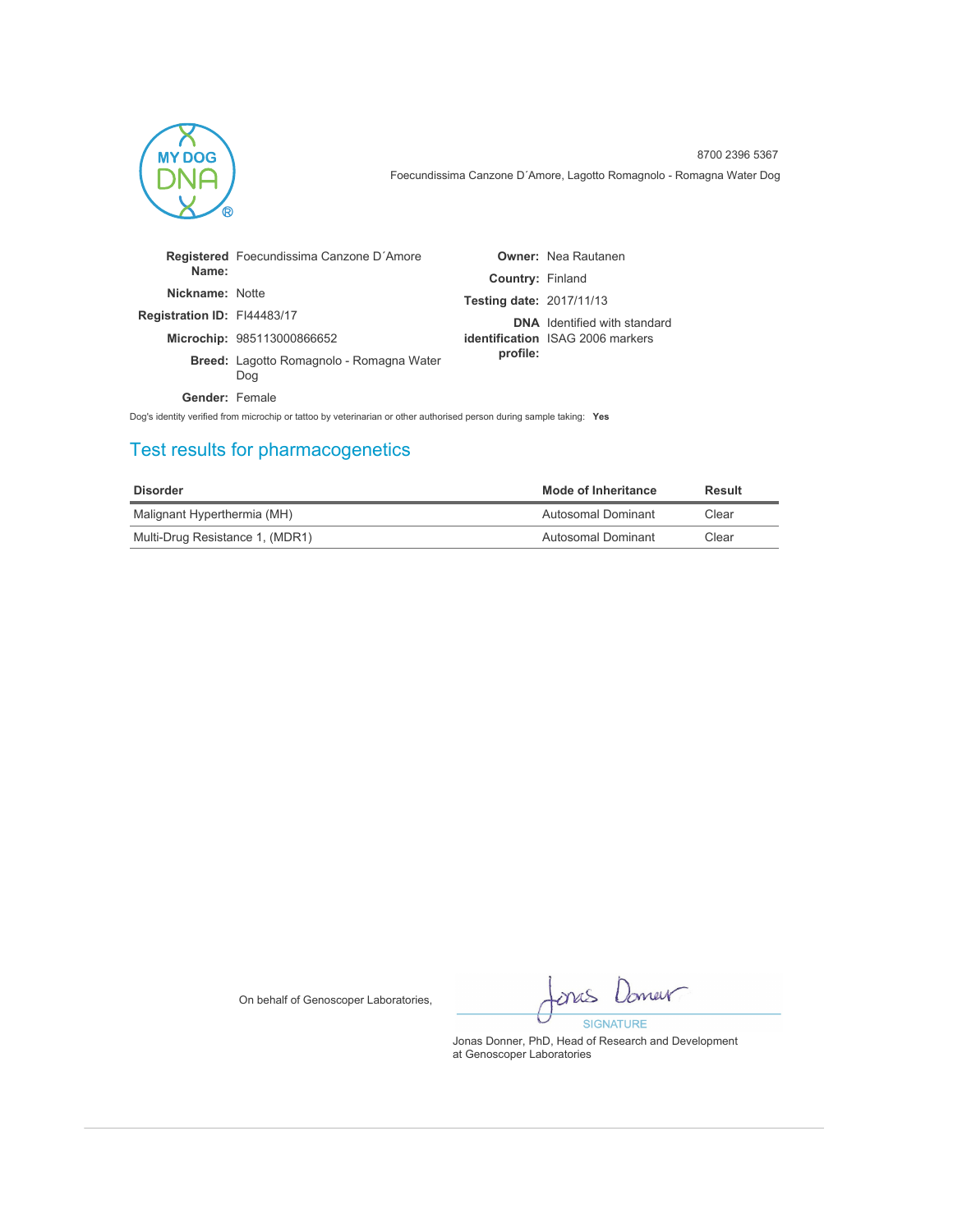

|                             | Registered Foecundissima Canzone D'Amore               |                                 | <b>Owner: Nea Rautanen</b>              |
|-----------------------------|--------------------------------------------------------|---------------------------------|-----------------------------------------|
| Name:                       |                                                        | <b>Country: Finland</b>         |                                         |
| Nickname: Notte             |                                                        | <b>Testing date: 2017/11/13</b> |                                         |
| Registration ID: FI44483/17 |                                                        |                                 | <b>DNA</b> Identified with standard     |
|                             | Microchip: 985113000866652                             |                                 | <b>identification</b> ISAG 2006 markers |
|                             | <b>Breed:</b> Lagotto Romagnolo - Romagna Water<br>Dog | profile:                        |                                         |
| Gender: Female              |                                                        |                                 |                                         |

Dog's identity verified from microchip or tattoo by veterinarian or other authorised person during sample taking: **Yes**

# Test results - Traits - page 1

### **Coat Type**

| Trait                                                                 |               | <b>Genotype Description</b>                                                                                                        |
|-----------------------------------------------------------------------|---------------|------------------------------------------------------------------------------------------------------------------------------------|
| Coat Length                                                           | $\mathcal{U}$ | The dog is genetically long-haired.                                                                                                |
| Furnishings / Improper Coat in<br>Portuguese Water Dogs (marker test) | AA/TT         | The dog is genetically likely to express furnishings.                                                                              |
| $KRT71$ c.451C>T (p.Arg151Trp)                                        | T/T           | The dog carries two copies of the tested allele causing curly<br>coat. The dog is likely to have curly hair, if it is long-haired. |

On behalf of Genoscoper Laboratories,

Jamer ones **SIGNATURE**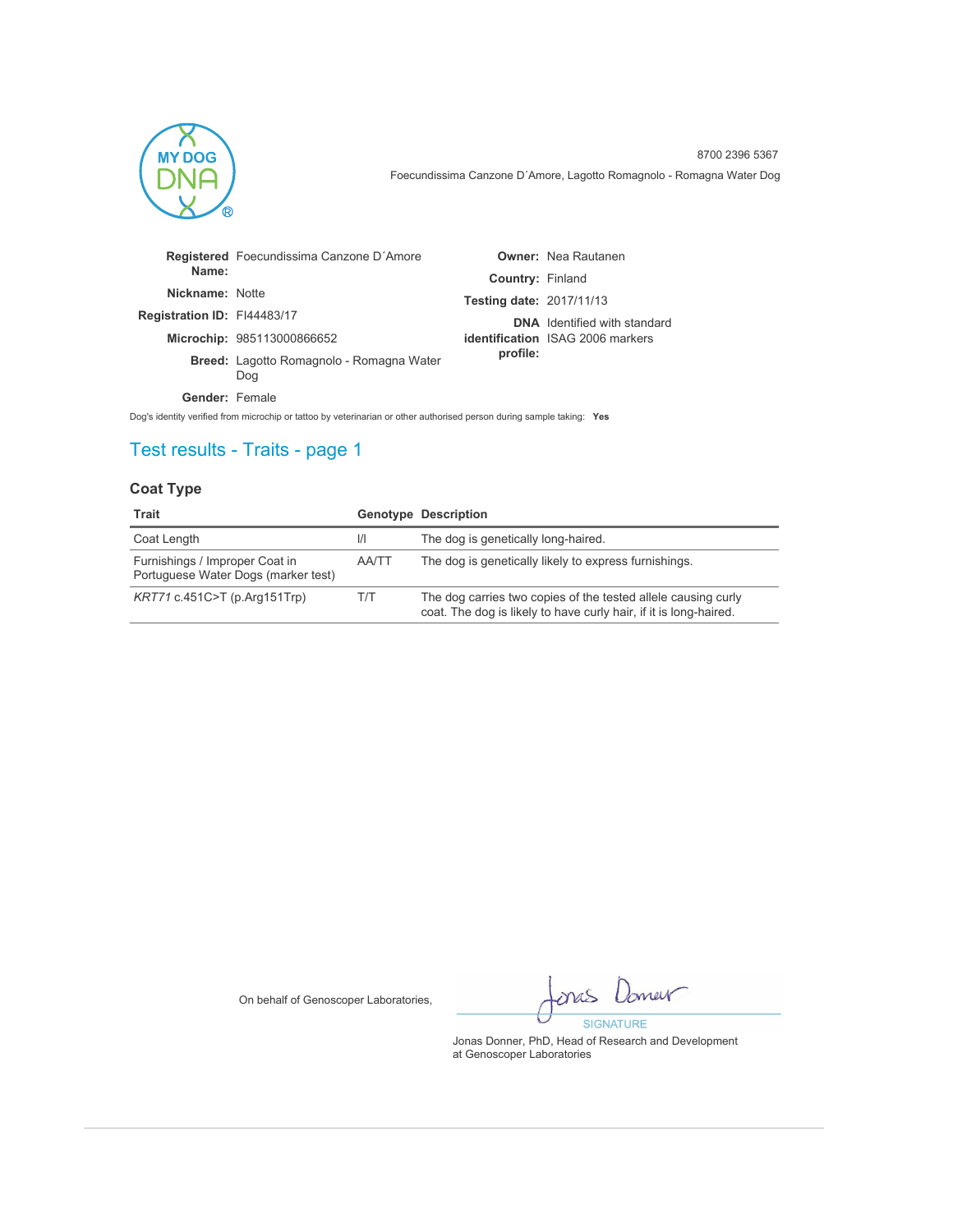

|                             | Registered Foecundissima Canzone D'Amore               |                                 | <b>Owner: Nea Rautanen</b>              |
|-----------------------------|--------------------------------------------------------|---------------------------------|-----------------------------------------|
| Name:                       |                                                        | <b>Country: Finland</b>         |                                         |
| Nickname: Notte             |                                                        | <b>Testing date: 2017/11/13</b> |                                         |
| Registration ID: FI44483/17 |                                                        |                                 | <b>DNA</b> Identified with standard     |
|                             | Microchip: 985113000866652                             |                                 | <b>identification</b> ISAG 2006 markers |
|                             | <b>Breed:</b> Lagotto Romagnolo - Romagna Water<br>Dog | profile:                        |                                         |
| Gender: Female              |                                                        |                                 |                                         |

Dog's identity verified from microchip or tattoo by veterinarian or other authorised person during sample taking: **Yes**

# Test results - Traits - page 2

### **Coat Colour**

| Trait                                                 |              | <b>Genotype Description</b>                                                                                 |
|-------------------------------------------------------|--------------|-------------------------------------------------------------------------------------------------------------|
| Colour Locus E - Extensions                           | e/E          | The dog is likely to express the coat colour defined by the K and A<br>loci. The dog carries recessive red. |
| Colour Locus B - Brown                                | b/b          | The dog is likely to have brown pigment.                                                                    |
| Colour Locus K - Dominant Black                       | <b>KB/KB</b> | The dog is genetically dominant black.                                                                      |
| Colour Locus A - Agouti                               | at/a         | The dog has genetically tan points or saddle tan pattern. The dog<br>carries recessive black.               |
| Colour Locus S - Piebald or<br>extreme white spotting | S/S          | The dog is likely to have solid coat colour with minimal white.                                             |
| Colour Locus H - Harleguin                            | h/h          | The dog doesn't have harleguin pattern.                                                                     |
| Merle (M allele)                                      | m/m          | The dog is genetically non-merle and does not carry a SILV gene<br>SINE insertion.                          |
| Saddle Tan (RALY gene dupl.)                          | dup/dup      | The dog may have tan points if it has tan point genotype at the A<br>locus.                                 |
| Albinism (caL-allele)                                 | C/C          | The dog does not carry the tested mutation for albinism.                                                    |

On behalf of Genoscoper Laboratories,

Domer ones **SIGNATURE**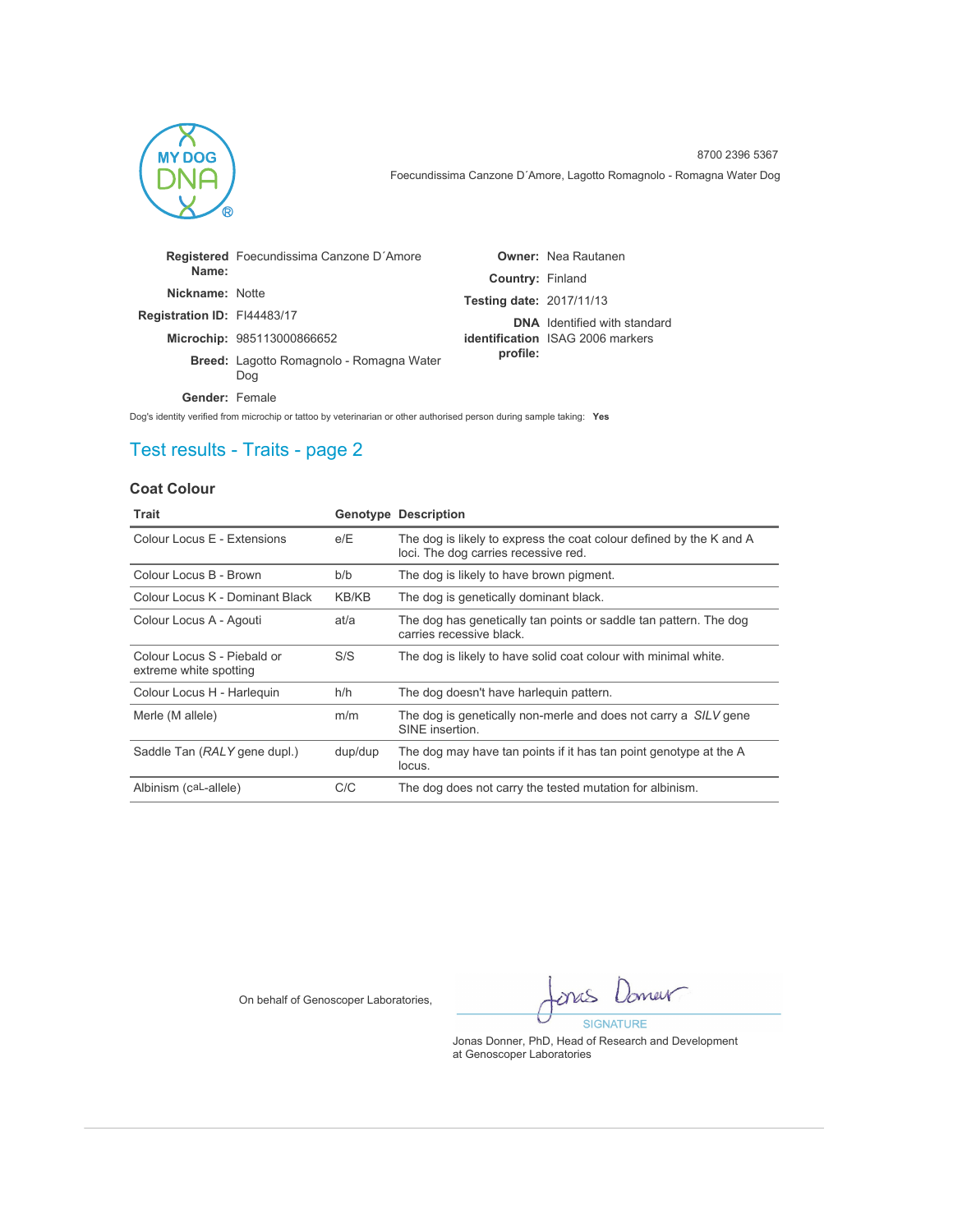

|                             | Registered Foecundissima Canzone D'Amore               |                                 | <b>Owner:</b> Nea Rautanen              |
|-----------------------------|--------------------------------------------------------|---------------------------------|-----------------------------------------|
| Name:                       |                                                        | <b>Country: Finland</b>         |                                         |
| Nickname: Notte             |                                                        | <b>Testing date: 2017/11/13</b> |                                         |
| Registration ID: FI44483/17 |                                                        |                                 | <b>DNA</b> Identified with standard     |
|                             | Microchip: 985113000866652                             |                                 | <b>identification</b> ISAG 2006 markers |
|                             | <b>Breed:</b> Lagotto Romagnolo - Romagna Water<br>Dog | profile:                        |                                         |
| Gender: Female              |                                                        |                                 |                                         |

Dog's identity verified from microchip or tattoo by veterinarian or other authorised person during sample taking: **Yes**

## Test results - Traits - page 3

### **Body Size**

| Trait                                    |     | <b>Genotype Description</b>                                                                                                                                                                                         |
|------------------------------------------|-----|---------------------------------------------------------------------------------------------------------------------------------------------------------------------------------------------------------------------|
| IGF1<br>(chr15:41221438)                 | A/G | The dog is heterozygous for the ancestral allele. This means that it carries one copy of<br>the genetic allele typically associated with small body mass and one copy typically<br>associated with large body mass. |
| IGF1Rc.611G>A A/G<br>(p. Arg204His)      |     | The dog carries one copy of the derived allele and one copy of the ancestral allele.                                                                                                                                |
| FGF4 insertion                           | D/D | The dog is homozygous for the ancient allele. The dog is likely to have legs of normal<br>length.                                                                                                                   |
| STC <sub>2</sub><br>(chr4:39182836)      | T/T | The dog has two copies of the ancestral allele associated with larger body size.                                                                                                                                    |
| GHR1<br>(p.Glu191Lys)                    | G/G | The dog has two copies of the ancestral allele associated with larger body size.                                                                                                                                    |
| GHR <sub>2</sub><br>$(p. Pro177$ Leu $)$ | C/C | The dog has two copies of the ancestral allele associated with larger body size.                                                                                                                                    |
| HMGA2<br>(chr10:8348804)                 | G/G | The dog has two copies of the ancestral allele associated with larger body size.                                                                                                                                    |

On behalf of Genoscoper Laboratories,

Imer mas **SIGNATURE**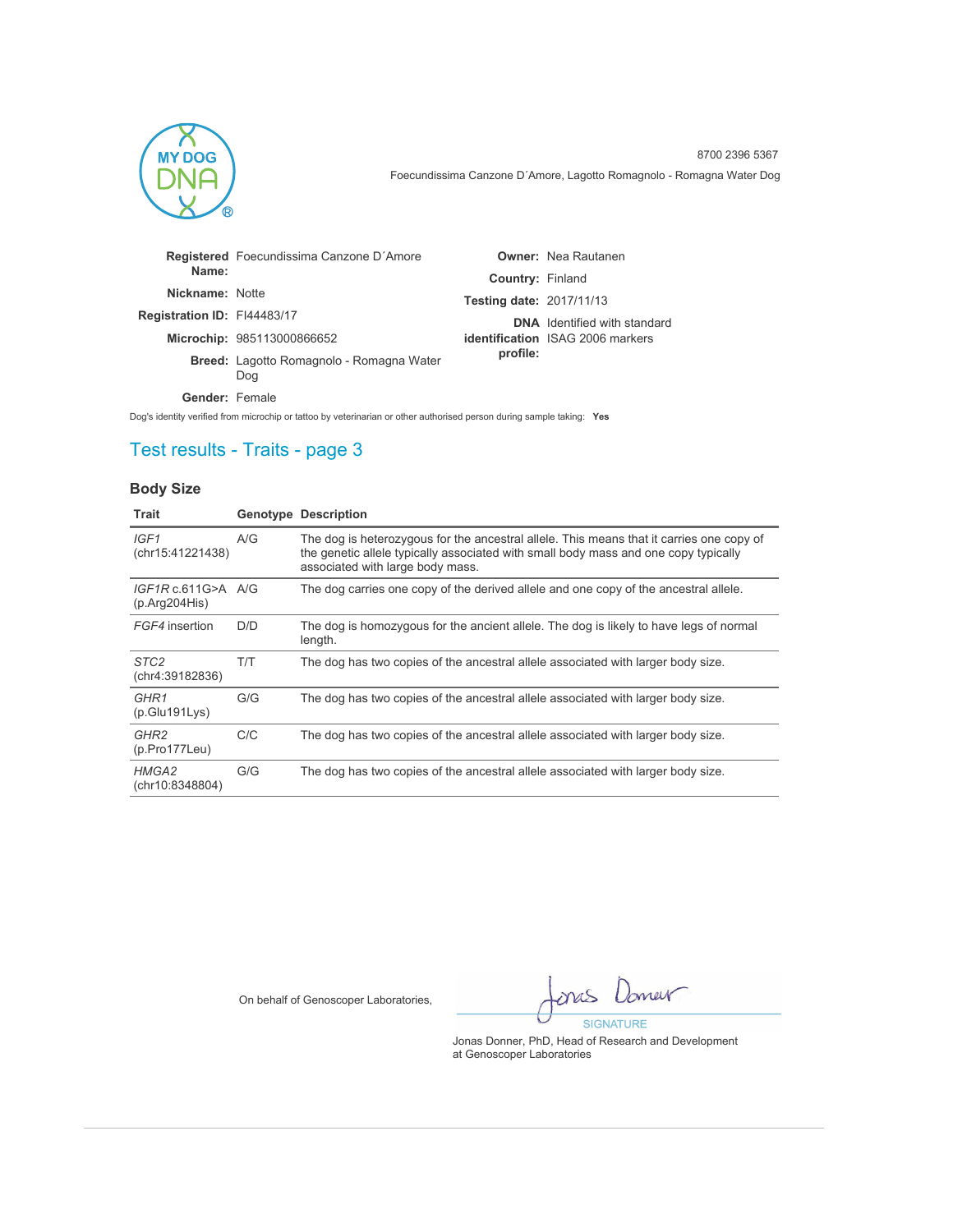

|                             | Registered Foecundissima Canzone D'Amore               |                                 | <b>Owner:</b> Nea Rautanen              |
|-----------------------------|--------------------------------------------------------|---------------------------------|-----------------------------------------|
| Name:                       |                                                        | <b>Country: Finland</b>         |                                         |
| Nickname: Notte             |                                                        | <b>Testing date: 2017/11/13</b> |                                         |
| Registration ID: FI44483/17 |                                                        |                                 | <b>DNA</b> Identified with standard     |
|                             | Microchip: 985113000866652                             |                                 | <b>identification</b> ISAG 2006 markers |
|                             | <b>Breed:</b> Lagotto Romagnolo - Romagna Water<br>Dog | profile:                        |                                         |
| Gender: Female              |                                                        |                                 |                                         |

Dog's identity verified from microchip or tattoo by veterinarian or other authorised person during sample taking: **Yes**

## Test results - Traits - page 4

### **Morphology**

| Trait                                |     | <b>Genotype Description</b>                                                                                                                                                 |
|--------------------------------------|-----|-----------------------------------------------------------------------------------------------------------------------------------------------------------------------------|
| BMP3 c.1344C>A C/C<br>(p.Phe448Leu)  |     | The dog does not carry the tested allele typically associated with shortened<br>head (brachycephaly). The dog is more likely to have an elongated<br>head (dolichocephaly). |
| chr10:11072007                       | C/T | The dog carries one copy of an allele typically associated with floppy ears, and one copy<br>of an allele typically associated with pricked ears.                           |
| T c.189C>G<br>$(p.$ lle $63$ Met $)$ | C/C | The dog does not carry the tested bobtail-causing genetic variant. The dog is most likely<br>long-tailed.                                                                   |

On behalf of Genoscoper Laboratories,

Imer mas **SIGNATURE**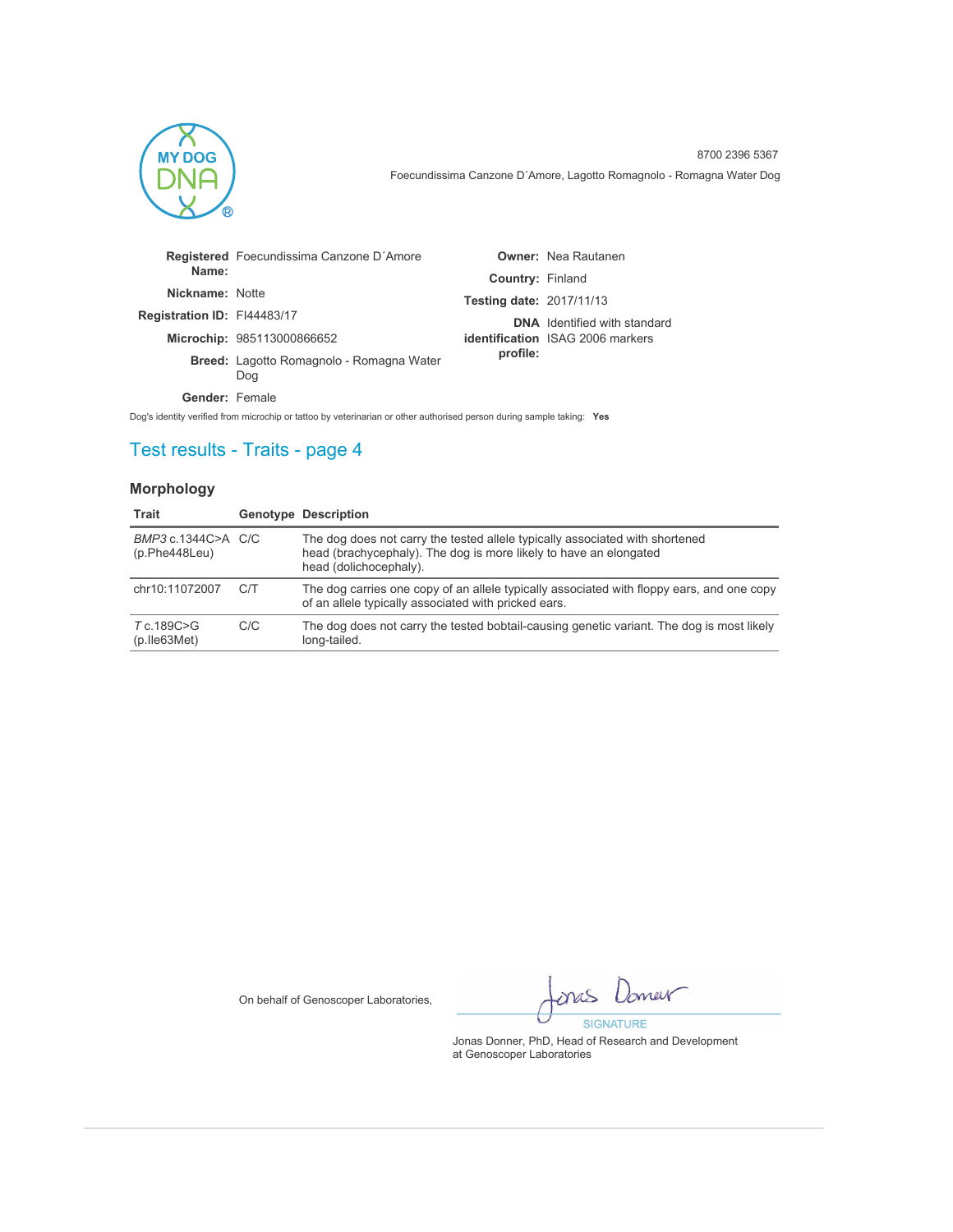

### **Blood Disorders - page 1**

| <b>Disorder</b>                                                                                        | <b>Mode of Inheritance</b>                           | <b>Result</b> |
|--------------------------------------------------------------------------------------------------------|------------------------------------------------------|---------------|
| Bleeding disorder due to P2RY12 defect                                                                 | <b>Autosomal Recessive</b>                           | Clear         |
| Canine Cyclic Neutropenia, Cyclic Hematopoiesis, Grey Collie Syndrome,<br>(CN)                         | <b>Autosomal Recessive</b>                           | Clear         |
| Canine Leukocyte Adhesion Deficiency (CLAD), type III                                                  | <b>Autosomal Recessive</b>                           | Clear         |
| Canine Scott Syndrome, (CSS)                                                                           | Autosomal Recessive                                  | Clear         |
| Factor IX Deficiency or Hemophilia B; mutation Gly379Glu                                               | <b>X-linked Recessive</b>                            | Clear         |
| Factor IX Deficiency or Hemophilia B; mutation originally found in Airedale<br>Terrier                 | X-linked Recessive                                   | Clear         |
| Factor IX Deficiency or Hemophilia B; mutation originally found in German<br><b>Wirehaired Pointer</b> | <b>X-linked Recessive</b>                            | Clear         |
| Factor IX Deficiency or Hemophilia B; mutation originally found in Lhasa<br>Apso                       | <b>X-linked Recessive</b>                            | No call       |
| Factor IX Deficiency or Hemophilia B; mutation originally found in<br>Rhodesian Ridgeback              | <b>X-linked Recessive</b>                            | Clear         |
| <b>Factor VII Deficiency</b>                                                                           | Autosomal Recessive                                  | Clear         |
| Factor VIII Deficiency or Hemophilia A; mutation originally found in Boxer                             | <b>X-linked Recessive</b>                            | Clear         |
| Factor VIII Deficiency or Hemophilia A; mutation originally found in<br>German Shepherd Dog            | X-linked Recessive                                   | Clear         |
| Factor VIII Deficiency or Hemophilia A; p.Cys548Tyr mutation originally<br>found in German Shepherd    | <b>X-linked Recessive</b>                            | Clear         |
| <b>Factor XI Deficiency</b>                                                                            | <b>Autosomal Dominant</b><br>(Incomplete Penetrance) | Clear         |
| Glanzmann Thrombasthenia Type I, (GT); mutation originally found in<br>Pyrenean Mountain Dog           | Autosomal Recessive                                  | Clear         |
| <b>Hereditary Elliptocytosis</b>                                                                       |                                                      | Clear         |
| Hereditary Phosphofructokinase (PFK) Deficiency                                                        | <b>Autosomal Recessive</b>                           | Clear         |
| Macrothrombocytopenia; disease-linked variant originally found in Norfolk<br>and Cairn Terrier         | <b>Autosomal Recessive</b>                           | Clear         |
| May-Hegglin Anomaly (MHA)                                                                              | <b>Autosomal Dominant</b>                            | Clear         |
| Prekallikrein Deficiency                                                                               | <b>Autosomal Recessive</b>                           | Clear         |
| Pyruvate Kinase Deficiency; mutation originally found in Basenji                                       | <b>Autosomal Recessive</b>                           | Clear         |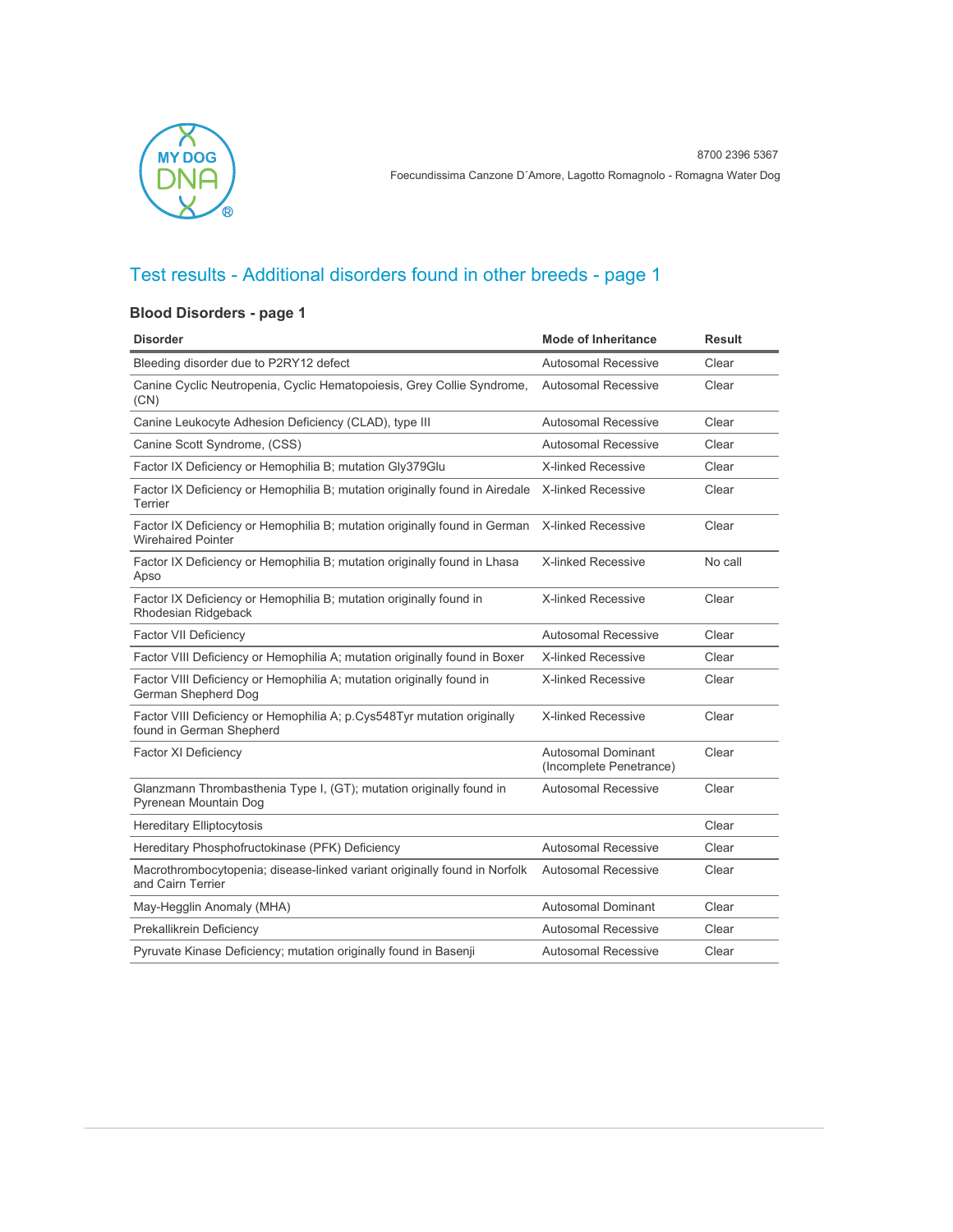

### **Blood Disorders - page 2**

| <b>Disorder</b>                                                                                 | <b>Mode of Inheritance</b> | <b>Result</b> |
|-------------------------------------------------------------------------------------------------|----------------------------|---------------|
| Pyruvate Kinase Deficiency; mutation originally found in Beagle                                 | Autosomal Recessive        | Clear         |
| Pyruvate Kinase Deficiency; mutation originally found in Pug                                    | Autosomal Recessive        | Clear         |
| Pyruvate Kinase Deficiency; mutation originally found in West Highland<br><b>White Terrier</b>  | Autosomal Recessive        | Clear         |
| Thrombopathia; mutation originally found in Basset Hound                                        | Autosomal Recessive        | Clear         |
| Thrombopathia; mutation originally found in Eskimo Spitz                                        | Autosomal Recessive        | Clear         |
| Thrombopathia; mutation originally found in Landseer                                            | Autosomal Recessive        | Clear         |
| Trapped Neutrophil Syndrome, (TNS)                                                              | Autosomal Recessive        | Clear         |
| Von Willebrand's Disease (vWD) Type 1                                                           | Autosomal Recessive        | Clear         |
| Von Willebrand's Disease (vWD) Type 3; mutation originally found in<br>Kooikerhondje            | Autosomal Recessive        | Clear         |
| Von Willebrand's Disease (vWD) Type 3; mutation originally found in<br><b>Scottish Terrier</b>  | <b>Autosomal Recessive</b> | Clear         |
| Von Willebrand's Disease (vWD) Type 3; mutation originally found in<br><b>Shetland Sheepdog</b> | <b>Autosomal Recessive</b> | Clear         |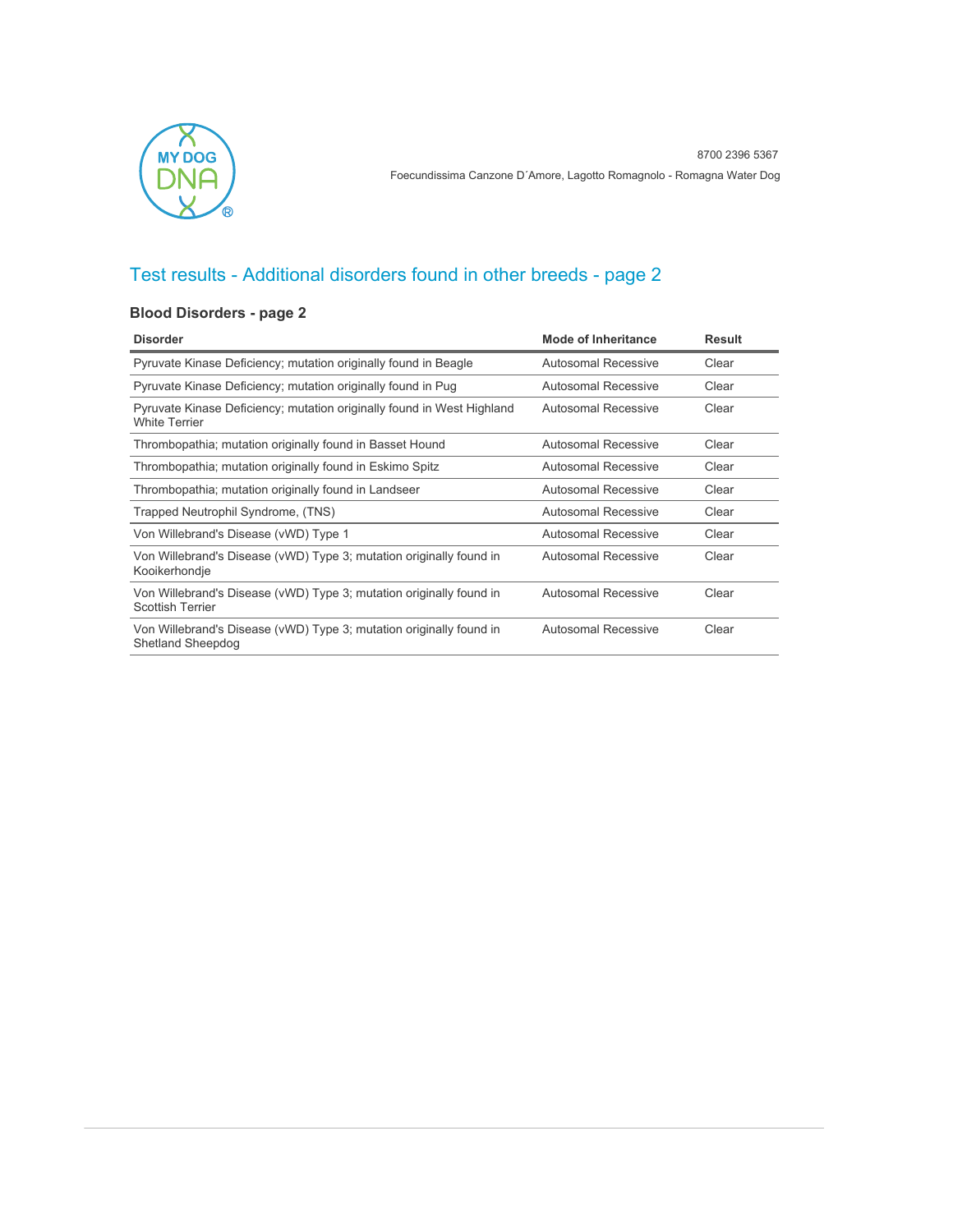

### **Ocular Disorders - page 1**

| <b>Disorder</b>                                                                                                           | <b>Mode of Inheritance</b>                            | <b>Result</b> |
|---------------------------------------------------------------------------------------------------------------------------|-------------------------------------------------------|---------------|
| Canine Multifocal Retinopathy 1, (CMR1); mutation originally found in<br>Mastiff-related breeds                           | <b>Autosomal Recessive</b>                            | Clear         |
| Canine Multifocal Retinopathy 2, (CMR2); mutation originally found in<br>Coton de Tulear                                  | <b>Autosomal Recessive</b>                            | Clear         |
| Canine Multifocal Retinopathy 3, (CMR3); mutation originally found in<br>Lapponian Herder                                 | <b>Autosomal Recessive</b>                            | Clear         |
| Cone Degeneration, (CD) or Achromatopsia; mutation originally found in<br>Alaskan Malamute                                | <b>Autosomal Recessive</b>                            | Clear         |
| Cone Degeneration, (CD) or Achromatopsia; mutation originally found in<br>German Shepherd Dog                             | <b>Autosomal Recessive</b>                            | Clear         |
| Cone Degeneration, (CD) or Achromatopsia; mutation originally found in<br><b>German Shorthaired Pointer</b>               | <b>Autosomal Recessive</b>                            | Clear         |
| Cone-Rod Dystrophy 1, (crd1); mutation originally found in American<br><b>Staffordshire Terrier</b>                       | <b>Autosomal Recessive</b>                            | Clear         |
| Cone-Rod Dystrophy 2, (crd2); mutation originally found in American Pit<br><b>Bull Terrier</b>                            | <b>Autosomal Recessive</b>                            | Clear         |
| Cone-Rod Dystrophy, (cord1-PRA / crd4)                                                                                    | <b>Autosomal Recessive</b><br>(Incomplete Penetrance) | Clear         |
| Cone-Rod Dystrophy, Standard Wirehaired Dachshund, (crd SWD)                                                              | <b>Autosomal Recessive</b>                            | Clear         |
| Dominant Progressive Retinal Atrophy, (DPRA)                                                                              | Autosomal Dominant                                    | Clear         |
| <b>Generalized Progressive Retinal Atrophy</b>                                                                            | Autosomal Recessive                                   | Clear         |
| Golden Retriever Progressive Retinal Atrophy 1, (GR PRA 1)                                                                | <b>Autosomal Recessive</b>                            | Clear         |
| Primary Hereditary Cataract, (PHC); mutation originally found in Australian<br>Shepherd                                   | <b>Autosomal Dominant</b><br>(Incomplete Penetrance)  | Clear         |
| Primary Lens Luxation, (PLL)                                                                                              | <b>Autosomal Recessive</b>                            | Clear         |
| Primary Open Angle Glaucoma, (POAG); mutation originally found in<br>Beagle                                               | <b>Autosomal Recessive</b>                            | Clear         |
| Primary Open Angle Glaucoma, (POAG); mutation originally found in<br>Norwegian Elkhound                                   | <b>Autosomal Recessive</b>                            | Clear         |
| Progressive Retinal Atrophy Type III, (PRA type III); mutation originally<br>found in Tibetan Spaniel and Tibetan Terrier | <b>Autosomal Recessive</b>                            | Clear         |
| Progressive Retinal Atrophy, (CNGA1-PRA); mutation originally found in<br><b>Shetland Sheepdog</b>                        | <b>Autosomal Recessive</b>                            | Clear         |
| Progressive Retinal Atrophy, (PAP1_PRA); mutation originally found in<br>Papillon and Phalene                             | <b>Autosomal Recessive</b>                            | Clear         |
| Progressive Retinal Atrophy, (PRA); mutation originally found in Basenji                                                  | <b>Autosomal Recessive</b>                            | Clear         |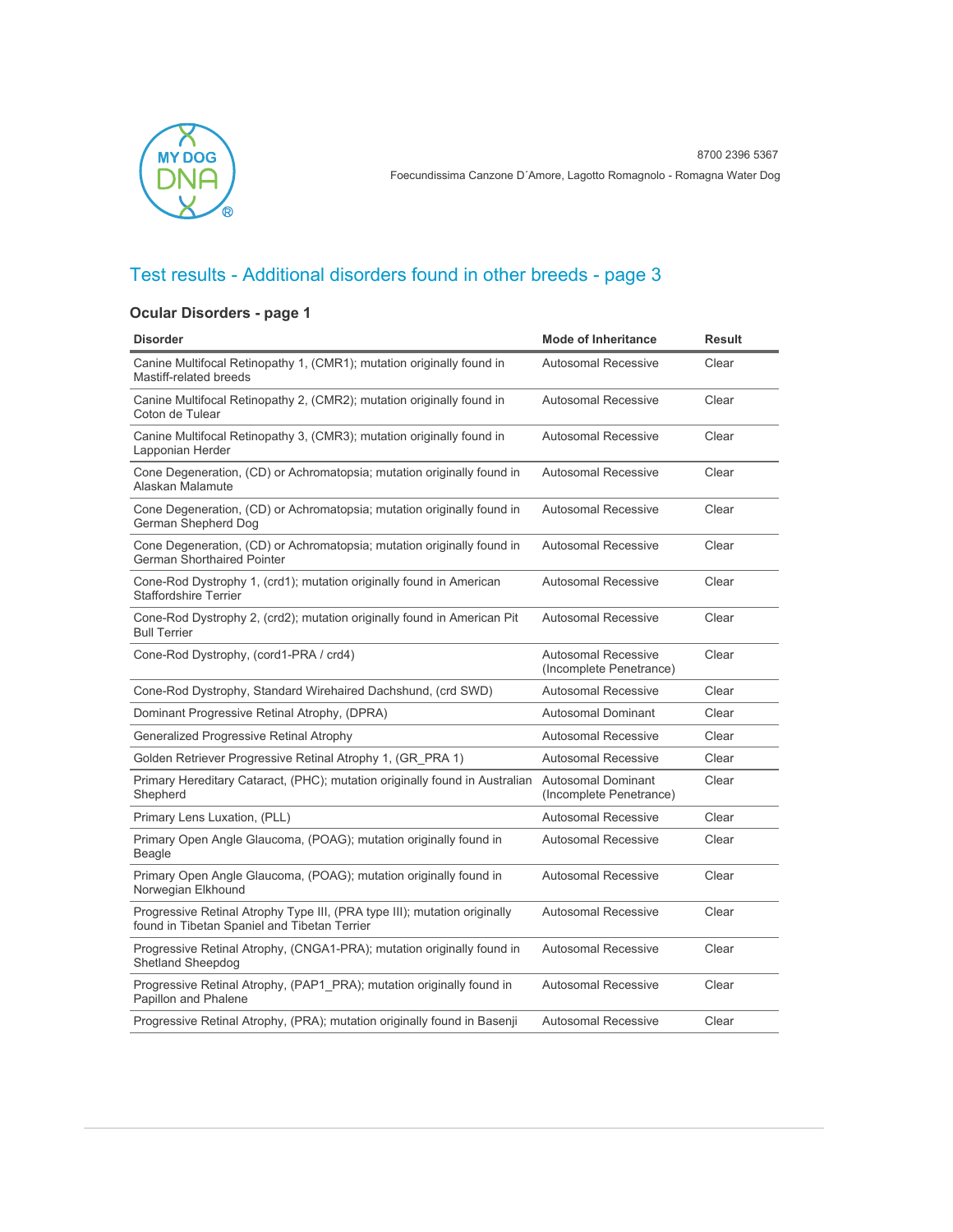

### **Ocular Disorders - page 2**

| <b>Disorder</b>                                                         | Mode of Inheritance | Result |
|-------------------------------------------------------------------------|---------------------|--------|
| Rod-Cone Dysplasia 1, (rcd1); mutation originally found in Irish Setter | Autosomal Recessive | Clear  |
| Rod-Cone Dysplasia 1a, (rdc1a); mutation originally found in Sloughi    | Autosomal Recessive | Clear  |
| Rod-Cone Dysplasia 3, (rcd3)                                            | Autosomal Recessive | Clear  |
| X-Linked Progressive Retinal Atrophy 1, (XLPRA1)                        | X-linked Recessive  | Clear  |
| X-Linked Progressive Retinal Atrophy 2, (XLPRA2; Type A PRA)            | X-linked Recessive  | Clear  |

### **Cardiac Disorders**

| Disorder         | Mode of Inheritance | Result |
|------------------|---------------------|--------|
| Long QT Syndrome | Autosomal Dominant  | Clear  |

#### **Endocrine Disorders**

| <b>Disorder</b>                                                                                 | Mode of Inheritance | Result |
|-------------------------------------------------------------------------------------------------|---------------------|--------|
| Congenital Hypothyroidism; mutation originally found in Tenterfield Terrier Autosomal Recessive |                     | Clear  |
| Congenital Hypothyroidism; mutation originally found in Toy Fox and Rat<br>Terrier              | Autosomal Recessive | Clear  |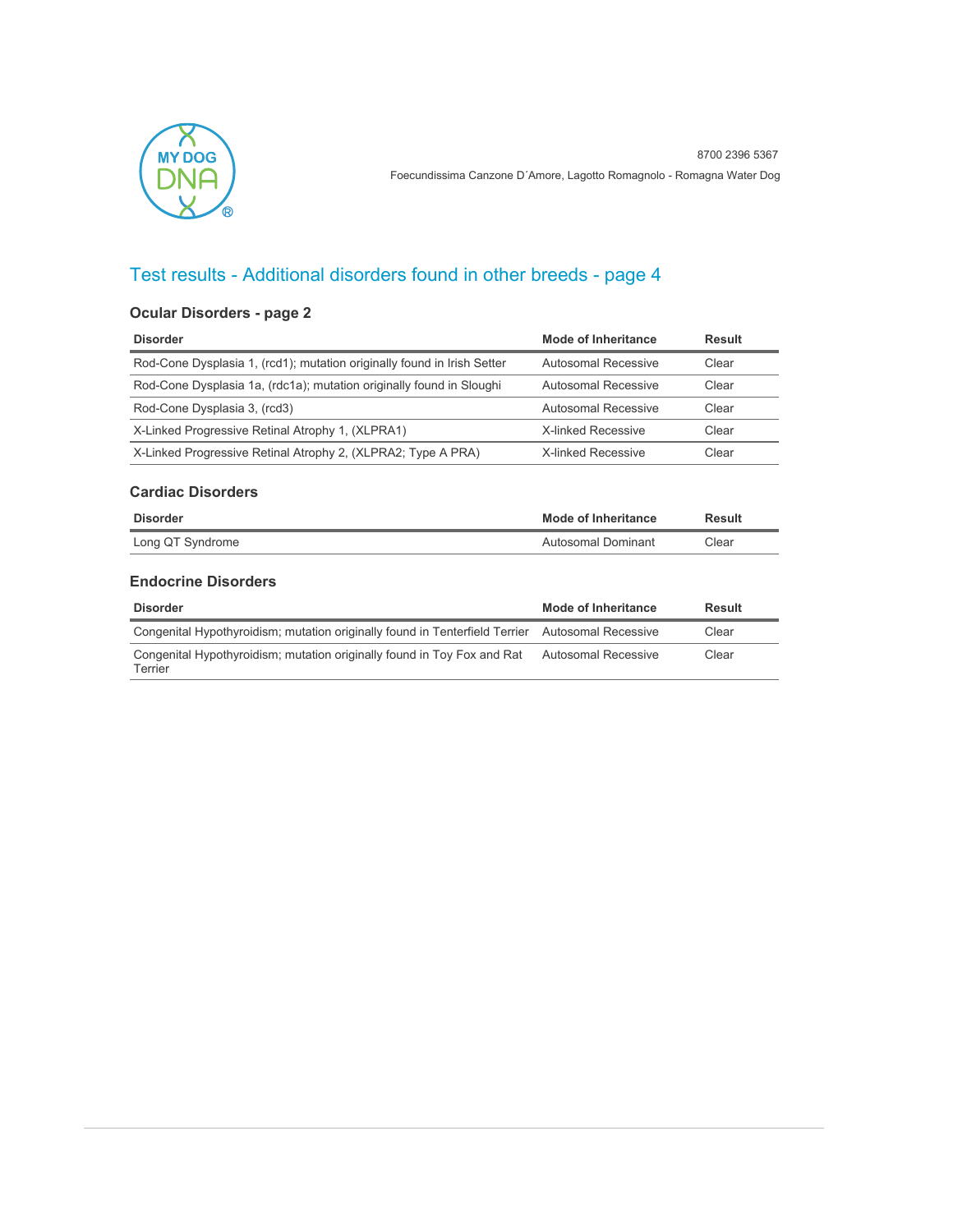

### **Immunological Disorders**

| <b>Disorder</b>                                                                                         | Mode of Inheritance | Result |
|---------------------------------------------------------------------------------------------------------|---------------------|--------|
| Autosomal Recessive Severe Combined Immunodeficiency, (ARSCID)                                          | Autosomal Recessive | Clear  |
| Complement 3 (C3) Deficiency                                                                            | Autosomal Recessive | Clear  |
| Severe Combined Immunodeficiency in Frisian Water Dogs, (SCID)                                          | Autosomal Recessive | Clear  |
| X-Linked Severe Combined Immunodeficiency (XSCID); mutation<br>originally found in Basset Hound         | X-linked Recessive  | Clear  |
| X-Linked Severe Combined Immunodeficiency (XSCID); mutation<br>originally found in Cardigan Welsh Corgi | X-linked Recessive  | Clear  |

#### **Renal Disorders**

| <b>Disorder</b>                                                                       | Mode of Inheritance        | <b>Result</b> |
|---------------------------------------------------------------------------------------|----------------------------|---------------|
| Cystinuria Type I-A; mutation originally found in Newfoundland Dog                    | <b>Autosomal Recessive</b> | Clear         |
| Cystinuria Type II-A; mutation originally found in Australian Cattle Dog              | Autosomal Dominant         | Clear         |
| Cystinuria, Type II-B; mutation originally found in Miniature Pinscher                | Autosomal Dominant         | Clear         |
| Familial Nephropathy (FN); mutation originally found in English Cocker<br>Spaniel     | <b>Autosomal Recessive</b> | Clear         |
| Familial Nephropathy (FN); mutation originally found in English Springer<br>Spaniel   | <b>Autosomal Recessive</b> | Clear         |
| Fanconi Syndrome                                                                      | Autosomal Recessive        | Clear         |
| Polycystic Kidney Disease in Bull Terriers, (BTPKD)                                   | Autosomal Dominant         | Clear         |
| Primary Hyperoxaluria, (PH); mutation originally found in Coton de Tulear             | <b>Autosomal Recessive</b> | Clear         |
| Protein Losing Nephropathy, (PLN); NPHS1 gene variant                                 |                            | Clear         |
| Renal Cystadenocarcinoma and Nodular Dermatofibrosis, (RCND)                          | Autosomal Dominant         | Clear         |
| X-Linked Hereditary Nephropathy, (XLHN)                                               | <b>X-linked Recessive</b>  | Clear         |
| X-Linked Hereditary Nephropathy, (XLHN); mutation originally found in<br>Navasota Dog | <b>X-linked Recessive</b>  | Clear         |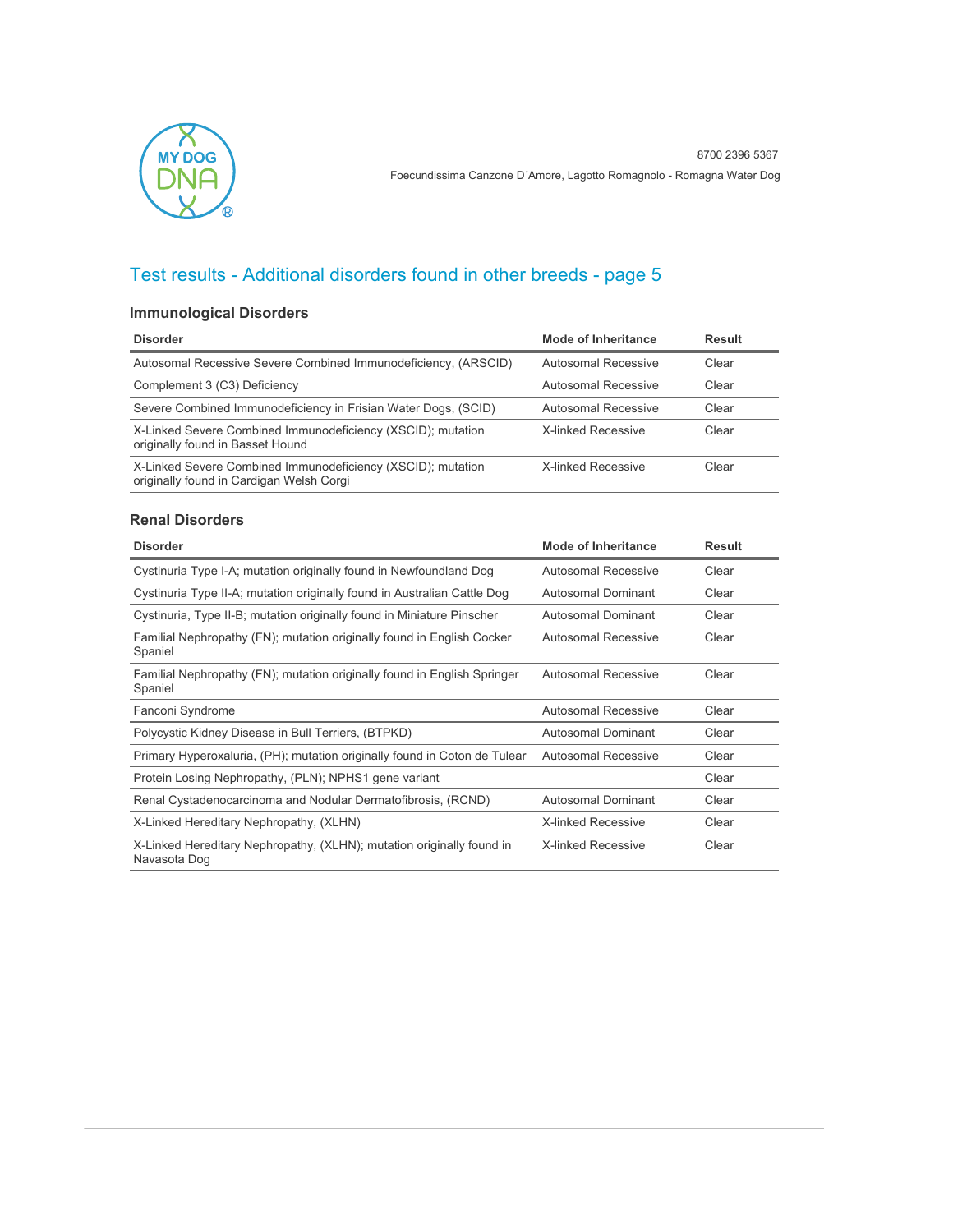

#### **Metabolic Disorders**

| <b>Disorder</b>                                                                                                         | Mode of Inheritance        | <b>Result</b> |
|-------------------------------------------------------------------------------------------------------------------------|----------------------------|---------------|
| Glycogen Storage Disease Type II or Pompe's Disease, (GSD II)                                                           | <b>Autosomal Recessive</b> | Clear         |
| Glycogen Storage Disease Type IIIa, (GSD IIIa)                                                                          | Autosomal Recessive        | Clear         |
| Glycogen Storage Disease Type Ia, (GSD Ia)                                                                              | Autosomal Recessive        | Clear         |
| Hypocatalasia or Acatalasemia                                                                                           | Autosomal Recessive        | Clear         |
| Intestinal Cobalamin Malabsorption or Imerslund-Gräsbeck Syndrome,<br>(IGS); mutation originally found in Beagle        | <b>Autosomal Recessive</b> | Clear         |
| Intestinal Cobalamin Malabsorption or Imerslund-Gräsbeck Syndrome,<br>(IGS); mutation originally found in Border Collie | Autosomal Recessive        | Clear         |
| Mucopolysaccharidosis Type IIIA, (MPS IIIA); mutation originally found in<br>Dachshund                                  | <b>Autosomal Recessive</b> | Clear         |
| Mucopolysaccharidosis Type IIIA, (MPS IIIA); mutation originally found in<br>New Zealand Huntaway                       | <b>Autosomal Recessive</b> | Clear         |
| Mucopolysaccharidosis Type VII, (MPS VII); mutation originally found in<br><b>Brazilian Terrier</b>                     | <b>Autosomal Recessive</b> | Clear         |
| Mucopolysaccharidosis Type VII, (MPS VII); mutation originally found in<br>German Shepherd                              | Autosomal Recessive        | Clear         |
| Pyruvate Dehydrogenase Phosphatase 1 (PDP1) Deficiency                                                                  | Autosomal Recessive        | Clear         |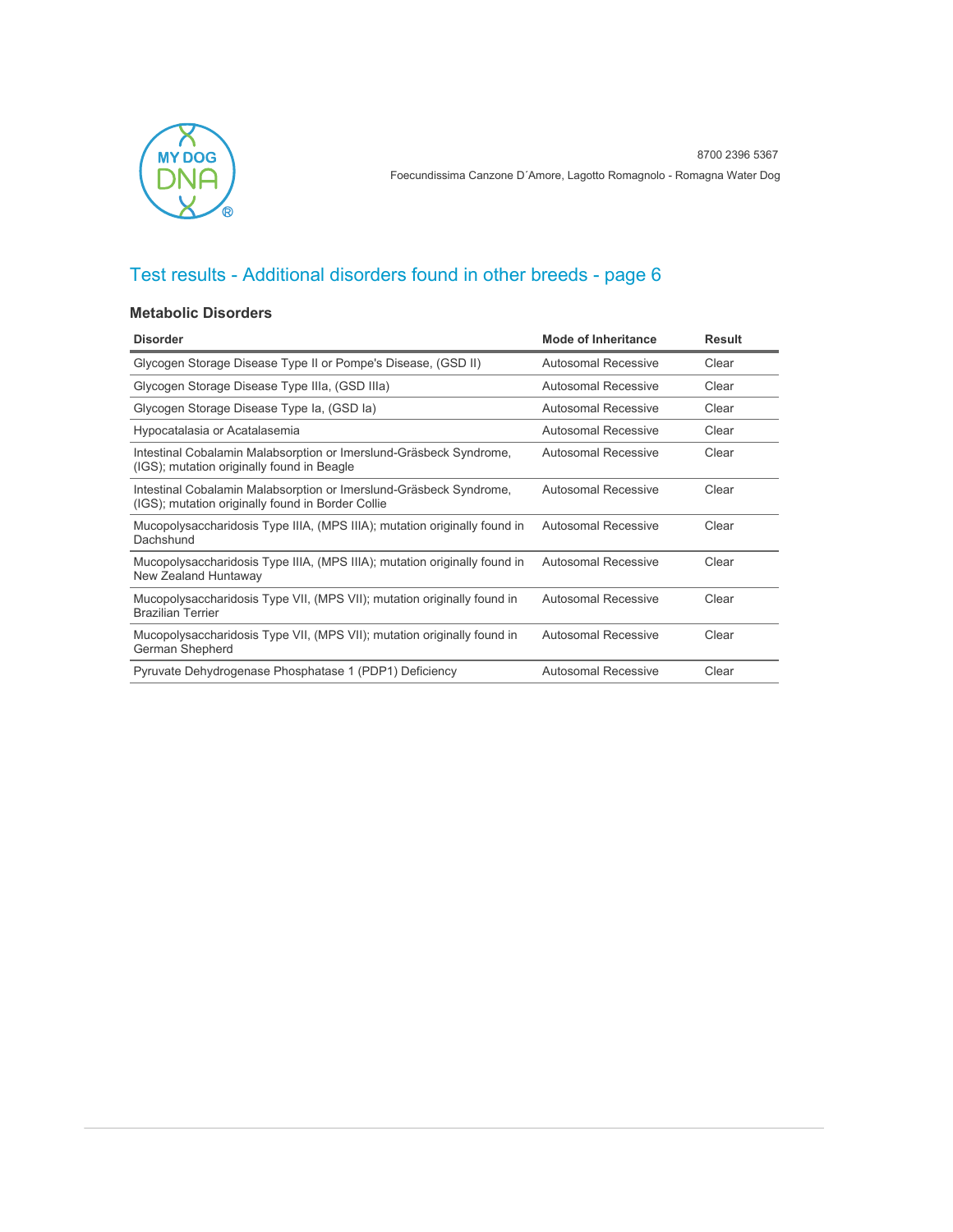

#### **Muscular Disorders**

| <b>Disorder</b>                                                                                    | <b>Mode of Inheritance</b> | <b>Result</b> |
|----------------------------------------------------------------------------------------------------|----------------------------|---------------|
| Cavalier King Charles Spaniel Muscular Dystrophy, (CKCS-MD)                                        | <b>X-linked Recessive</b>  | Clear         |
| Centronuclear Myopathy, (CNM); mutation originally found in Great Dane                             | Autosomal Recessive        | Clear         |
| Centronuclear Myopathy, (CNM); mutation originally found in Labrador<br>Retriever                  | Autosomal Recessive        | Clear         |
| Duchenne or Dystrophin Muscular Dystrophy, (DMD); mutation originally<br>found in Golden Retriever | <b>X-linked Recessive</b>  | Clear         |
| Duchenne or Dystrophin Muscular Dystrophy, (DMD); mutation originally<br>found in Norfolk Terrier  | <b>X-linked Recessive</b>  | Clear         |
| Muscular Dystrophy, Ullrich-type; mutation originally found in Landseer                            | Autosomal Recessive        | Clear         |
| Myostatin deficiency (Double Muscling, "Bully")                                                    | Autosomal Recessive        | Clear         |
| Myotonia Congenita; mutation originally found in Australian Cattle Dog                             | Autosomal Recessive        | Clear         |
| Myotonia Congenita; mutation originally found in Miniature Schnauzer                               | Autosomal Recessive        | Clear         |
| Myotubular Myopathy; mutation originally found in Rottweiler                                       | <b>X-linked Recessive</b>  | Clear         |
| X-Linked Myotubular Myopathy                                                                       | <b>X-linked Recessive</b>  | Clear         |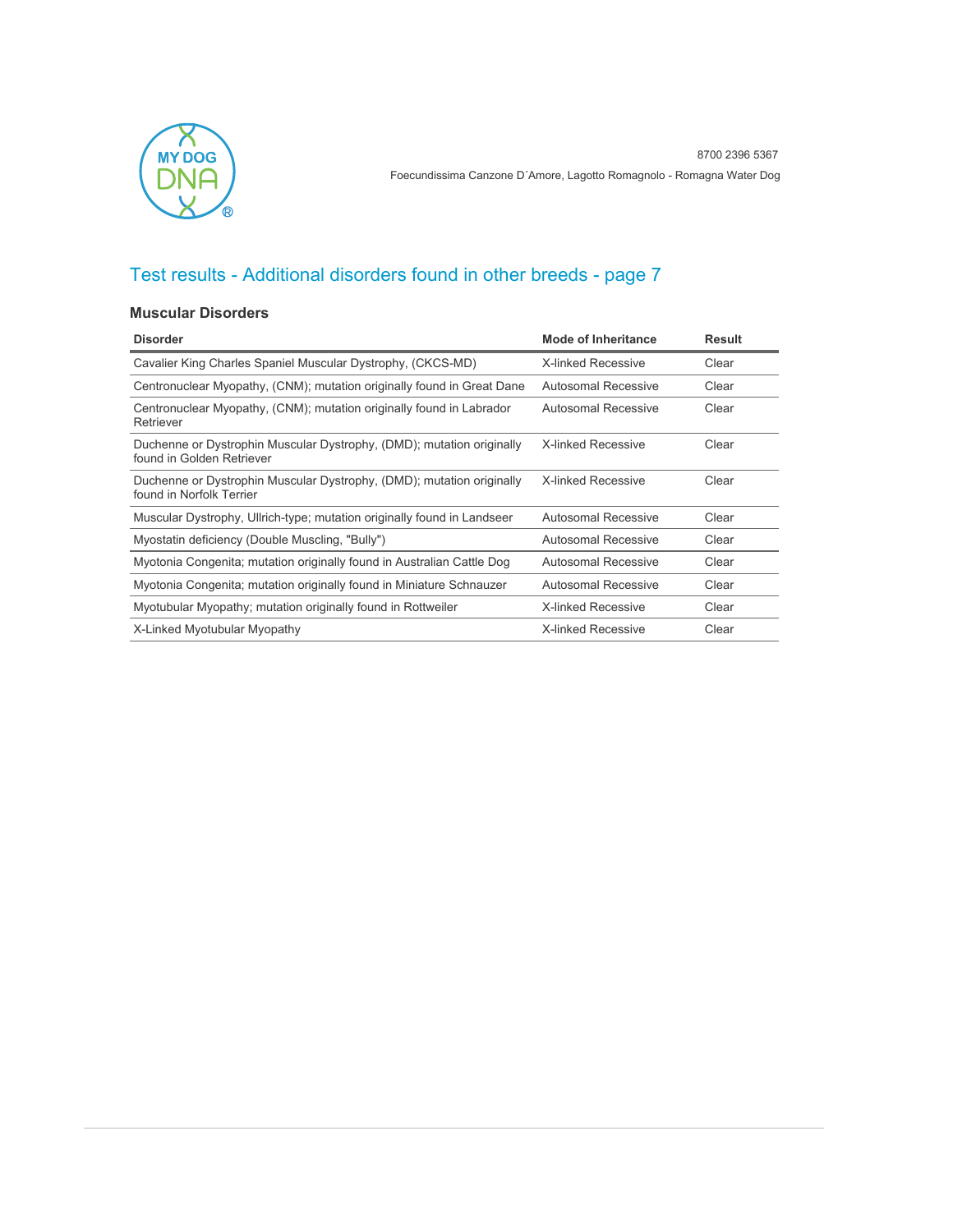

### **Neurological Disorders - page 1**

| <b>Disorder</b>                                                                                                | <b>Mode of Inheritance</b> | <b>Result</b> |
|----------------------------------------------------------------------------------------------------------------|----------------------------|---------------|
| Alaskan Husky Encephalopathy, (AHE)                                                                            | <b>Autosomal Recessive</b> | Clear         |
| Bandera's Neonatal Ataxia, (BNAt)                                                                              | <b>Autosomal Recessive</b> | Clear         |
| Cerebral Dysfunction; mutation originally found in Friesian Stabyhoun                                          | <b>Autosomal Recessive</b> | Clear         |
| Dandy-Walker-Like Malformation (DWLM); mutation originally found in<br>Eurasier                                | <b>Autosomal Recessive</b> | Clear         |
| Early-Onset Progressive Polyneuropathy; mutation originally found in<br>Alaskan Malamute                       | <b>Autosomal Recessive</b> | Clear         |
| Early-Onset Progressive Polyneuropathy; mutation originally found in<br>Greyhound                              | <b>Autosomal Recessive</b> | Clear         |
| Fetal Onset Neuroaxonal Dystrophy, (FNAD)                                                                      | <b>Autosomal Recessive</b> | Clear         |
| Hereditary Ataxia or Cerebellar Ataxia; mutation originally found in Old<br>English Sheepdog and Gordon Setter | <b>Autosomal Recessive</b> | Clear         |
| Hyperekplexia or Startle Disease                                                                               | <b>Autosomal Recessive</b> | Clear         |
| Hypomyelination; mutation originally found in Weimaraner                                                       | <b>Autosomal Recessive</b> | Clear         |
| L-2-Hydroxyglutaric aciduria, (L2HGA); mutation originally found in<br><b>Staffordshire Bull Terrier</b>       | <b>Autosomal Recessive</b> | Clear         |
| Neonatal Cerebellar Cortical Degeneration or Cerebellar Abiotrophy,<br>(NCCD)                                  | <b>Autosomal Recessive</b> | Clear         |
| Neonatal Encephalopathy with Seizures, (NEWS)                                                                  | <b>Autosomal Recessive</b> | Clear         |
| Neuroaxonal Dystrophy (NAD); mutation originally found in Spanish Water Autosomal Recessive<br>Dog             |                            | Clear         |
| Neuronal Ceroid Lipofuscinosis 1, (NCL1); mutation originally found in<br>Dachshund                            | <b>Autosomal Recessive</b> | Clear         |
| Neuronal Ceroid Lipofuscinosis 10, (NCL10); mutation originally found in<br>American Bulldog                   | <b>Autosomal Recessive</b> | Clear         |
| Neuronal Ceroid Lipofuscinosis 4A, (NCL4); mutation originally found in<br>American Staffordshire Terrier      | <b>Autosomal Recessive</b> | Clear         |
| Neuronal Ceroid Lipofuscinosis 5, (NCL5); mutation originally found in<br><b>Border Collie</b>                 | <b>Autosomal Recessive</b> | Clear         |
| Neuronal Ceroid Lipofuscinosis 8, (NCL8); mutation originally found in<br><b>Australian Shepherd</b>           | <b>Autosomal Recessive</b> | Clear         |
| Neuronal Ceroid Lipofuscinosis 8, (NCL8); mutation originally found in<br><b>English Setter</b>                | <b>Autosomal Recessive</b> | Clear         |
| Neuronal Ceroid Lipofuscinosis, (NCL7); mutation originally found in<br>Chinese Crested Dog and Chihuahua      | <b>Autosomal Recessive</b> | Clear         |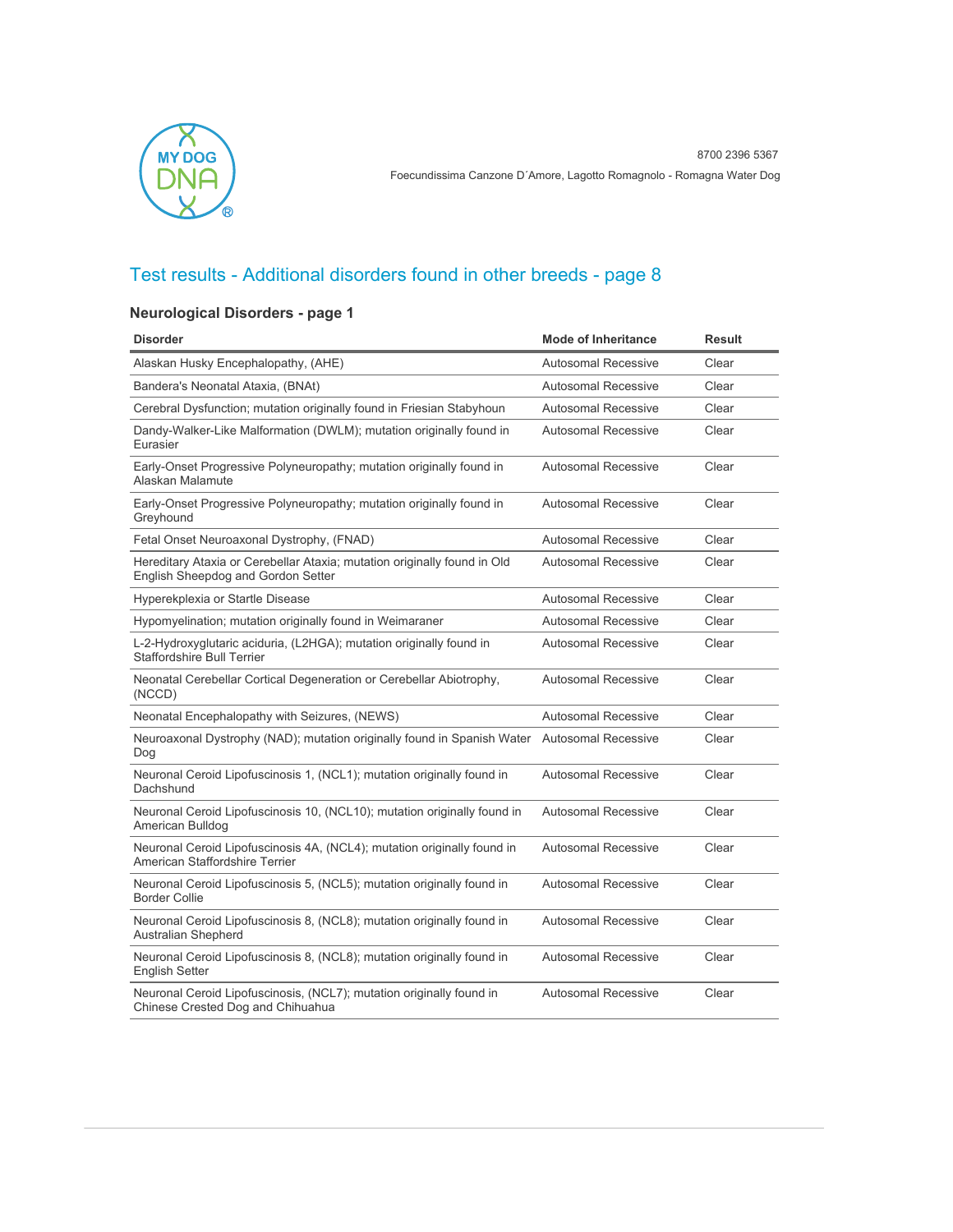

### **Neurological Disorders - page 2**

| <b>Disorder</b>                                                                          | Mode of Inheritance | <b>Result</b> |
|------------------------------------------------------------------------------------------|---------------------|---------------|
| Progressive Early-Onset Cerebellar Ataxia; mutation originally found in<br>Finnish Hound | Autosomal Recessive | Clear         |
| Spinal Dysraphism                                                                        | Autosomal Recessive | Clear         |
| Spinocerebellar Ataxia with Myokymia and/or Seizures (SCA)                               | Autosomal Recessive | Clear         |
| Spinocerebellar Ataxia/ Late-Onset Ataxia (SCA, LOA)                                     | Autosomal Recessive | Clear         |
| X-Linked Tremors; mutation originally found in English Springer Spaniel                  | X-linked Recessive  | Clear         |

#### **Neuromuscular Disorders**

| <b>Disorder</b>                                                                                                        | Mode of Inheritance        | <b>Result</b> |
|------------------------------------------------------------------------------------------------------------------------|----------------------------|---------------|
| Congenital Myasthenic Syndrome (CMS); mutation originally found in<br>Labrador Retriever                               | Autosomal Recessive        | Clear         |
| Congenital Myasthenic Syndrome, (CMS); mutation originally found in Jack Autosomal Recessive<br><b>Russell Terrier</b> |                            | Clear         |
| Congenital Myasthenic Syndrome, (CMS); mutation originally found in Old<br>Danish Pointing Dog                         | Autosomal Recessive        | Clear         |
| GM1 Gangliosidosis; mutation originally found in Alaskan Husky                                                         | Autosomal Recessive        | Clear         |
| GM1 Gangliosidosis; mutation originally found in Portuguese Water Dog                                                  | Autosomal Recessive        | Clear         |
| GM1 Gangliosidosis; mutation originally found in Shiba Dog                                                             | Autosomal Recessive        | Clear         |
| GM2 Gangliosidosis, mutation originally found in Japanese Chin                                                         | Autosomal Recessive        | Clear         |
| GM2 Gangliosidosis; mutation originally found in Toy Poodle                                                            | Autosomal Recessive        | Clear         |
| Globoid Cell Leukodystrophy or Krabbe Disease, (GLD); mutation<br>originally found in Irish Setter                     | Autosomal Recessive        | Clear         |
| Globoid Cell Leukodystrophy or Krabbe Disease, (GLD); mutation<br>originally found in Terriers                         | <b>Autosomal Recessive</b> | Clear         |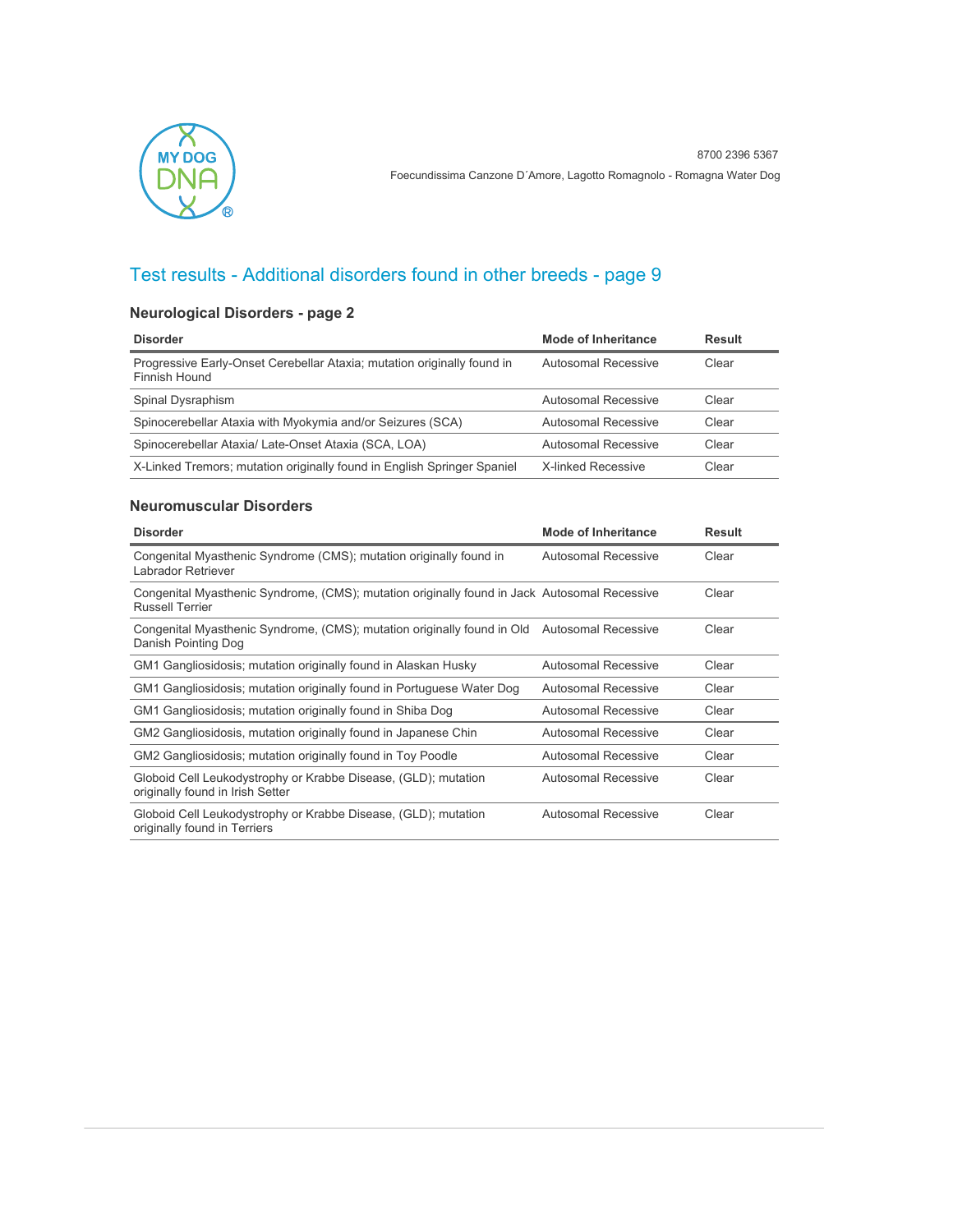

#### **Skeletal Disorders**

| <b>Disorder</b>                                                                                                                      | Mode of Inheritance                           | Result |
|--------------------------------------------------------------------------------------------------------------------------------------|-----------------------------------------------|--------|
| Chondrodysplasia; mutation originally found in Norwegian Elkhound and<br>Karelian Bear Dog                                           | <b>Autosomal Recessive</b>                    | Clear  |
| Cleft Palate; Cleft Lip and Palate with Syndactyly; ADAMTS20 gene<br>mutation originally found in Nova Scotia Duck Tolling Retriever | <b>Autosomal Recessive</b>                    | Clear  |
| Cleft Palate; DLX6 gene mutation originally found in Nova Scotia Duck<br><b>Tolling Retriever</b>                                    | <b>Autosomal Recessive</b>                    | Clear  |
| Craniomandibular Osteopathy, (CMO); mutation associated with terrier<br>breeds                                                       | Autosomal Dominant<br>(Incomplete Penetrance) | Clear  |
| Hereditary Vitamin D-Resistant Rickets, (HVDRR)                                                                                      | Autosomal Recessive                           | Clear  |
| Oculoskeletal Dysplasia 2 or Dwarfism-Retinal Dysplasia 2, (OSD2)                                                                    | Autosomal Recessive                           | Clear  |
| Osteochondrodysplasia; mutation originally found in Miniature Poodle                                                                 | Autosomal Recessive                           | Clear  |
| Osteogenesis Imperfecta, (OI); mutation originally found in Beagle                                                                   | Autosomal Dominant                            | Clear  |
| Osteogenesis Imperfecta, (OI); mutation originally found in Dachshund                                                                | Autosomal Recessive                           | Clear  |
| Skeletal Dysplasia 2, (SD2)                                                                                                          | <b>Autosomal Recessive</b>                    | Clear  |
| Spondylocostal Dysostosis                                                                                                            | Autosomal Recessive                           | Clear  |
| Van den Ende-Gupta Syndrome, (VDEGS)                                                                                                 | <b>Autosomal Recessive</b>                    | Clear  |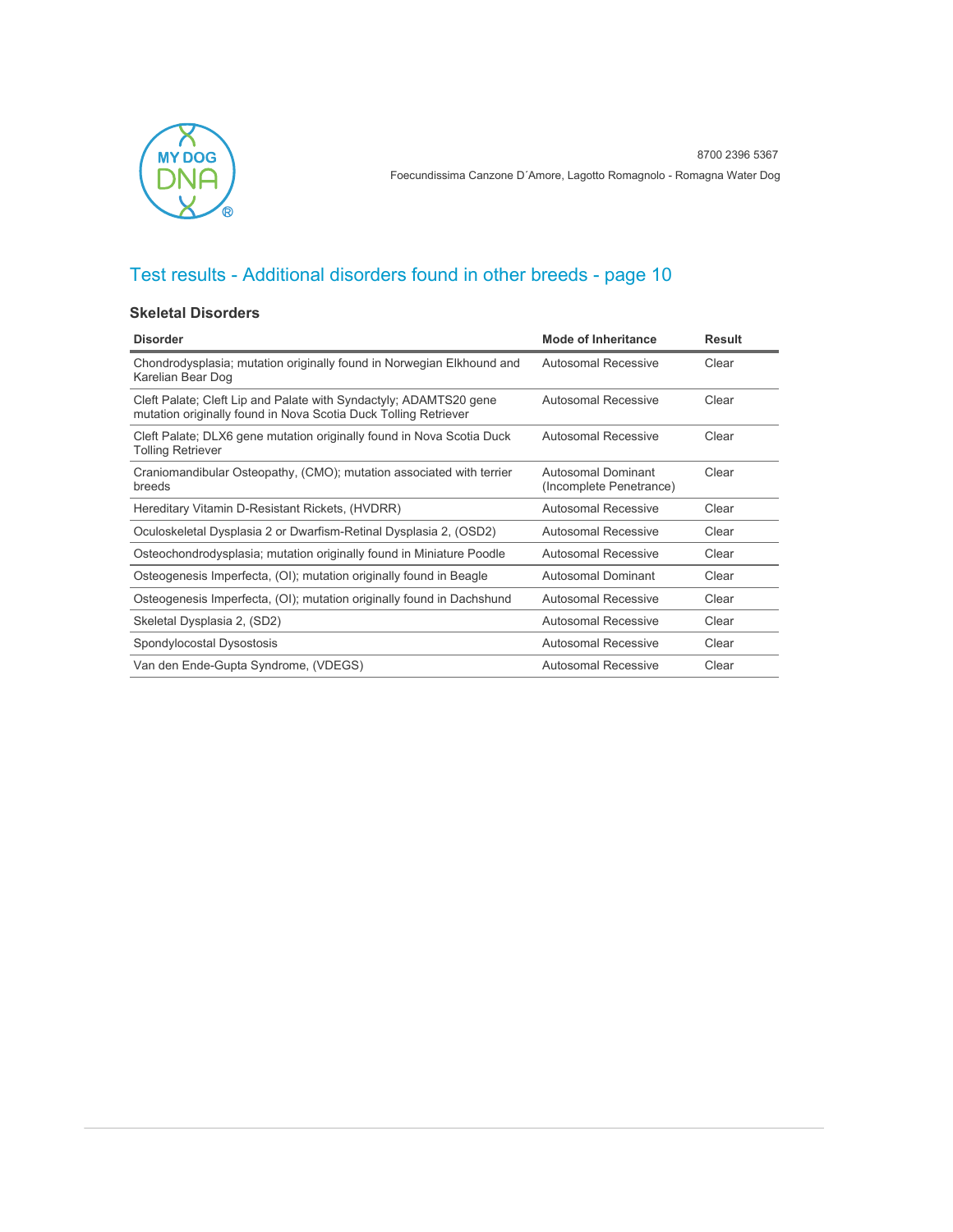

#### **Dermal Disorders**

| <b>Disorder</b>                                                                                                                   | <b>Mode of Inheritance</b> | Result |
|-----------------------------------------------------------------------------------------------------------------------------------|----------------------------|--------|
| Dystrophic Epidermolysis Bullosa; mutation originally found in Central<br>Asian Ovcharka                                          | Autosomal Recessive        | Clear  |
| Dystrophic Epidermolysis Bullosa; mutation originally found in Golden<br>Retriever                                                | <b>Autosomal Recessive</b> | Clear  |
| Epidermolytic Hyperkeratosis                                                                                                      | Autosomal Recessive        | Clear  |
| Focal Non-Epidermolytic Palmoplantar Keratoderma, (FNEPPK); mutation Autosomal Recessive<br>originally found in Doque de Bordeaux |                            | Clear  |
| Golden Retriever Ichthyosis                                                                                                       | Autosomal Recessive        | Clear  |
| Hereditary Footpad Hyperkeratosis, (HFH)                                                                                          | Autosomal Recessive        | Clear  |
| Ichthyosis; mutation originally found in Great Dane                                                                               | Autosomal Recessive        | Clear  |
| Lamellar Ichthyosis, (LI)                                                                                                         | Autosomal Recessive        | Clear  |
| Ligneous Membranitis                                                                                                              | Autosomal Recessive        | Clear  |
| Musladin-Lueke syndrome, (MLS)                                                                                                    | Autosomal Recessive        | Clear  |
| X-Linked Ectodermal Dysplasia, (XHED)                                                                                             | <b>X-linked Recessive</b>  | Clear  |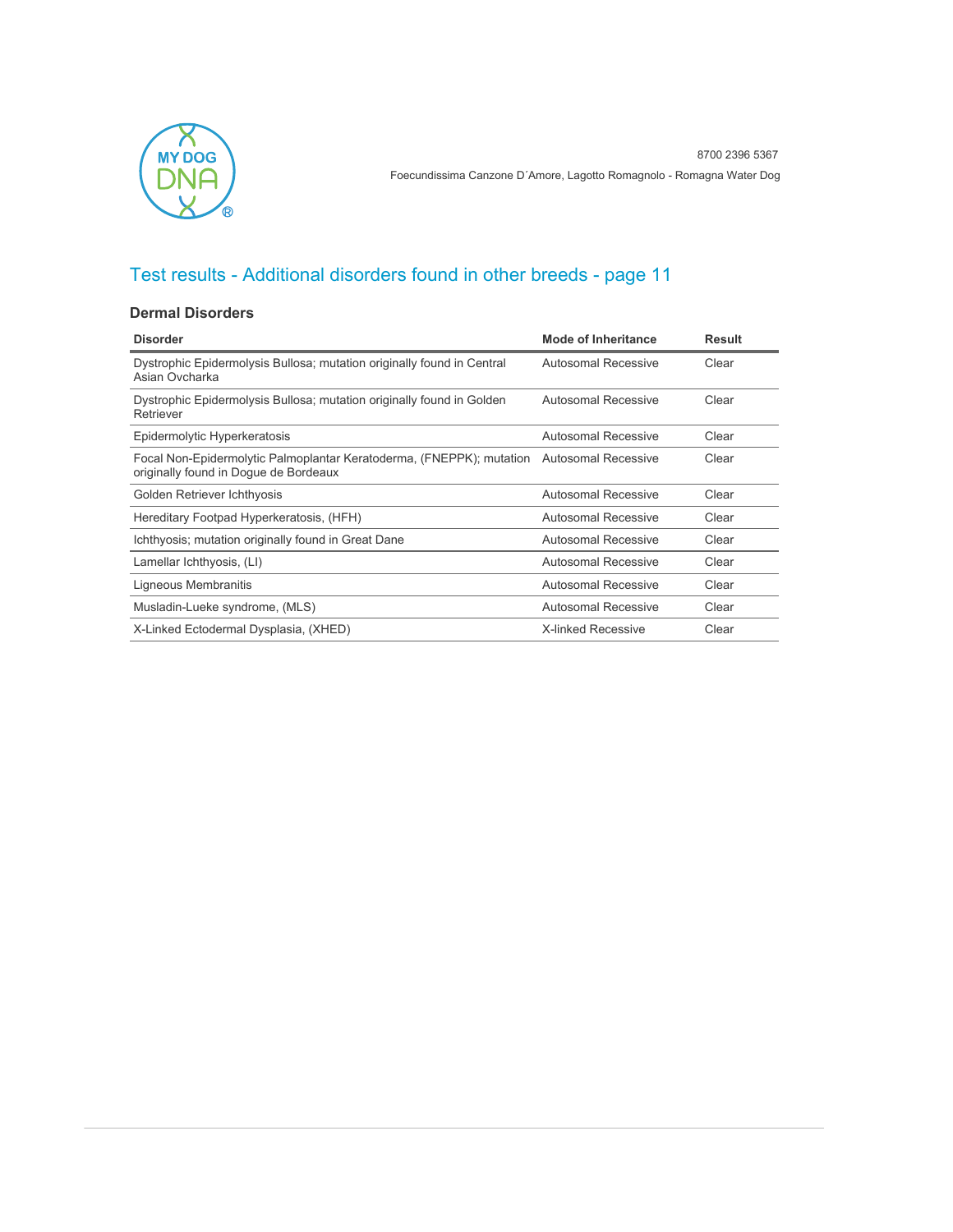

#### **Other Disorders**

| <b>Disorder</b>                                                                                 | Mode of Inheritance | <b>Result</b> |
|-------------------------------------------------------------------------------------------------|---------------------|---------------|
| Amelogenesis Imperfecta, (AI); mutation originally found in Italian<br>Greyhound                | Autosomal Recessive | Clear         |
| Congenital Keratoconjunctivitis Sicca and Ichthyosiform Dermatosis,<br>(CKCSID)                 | Autosomal Recessive | Clear         |
| Dental Hypomineralisation; mutation originally found in Border Collie                           | Autosomal Recessive | Clear         |
| Narcolepsy; mutation originally found in Dachshund                                              | Autosomal Recessive | Clear         |
| Narcolepsy; mutation originally found in Doberman Pinscher                                      | Autosomal Recessive | Clear         |
| Narcolepsy; mutation originally found in Labrador Retriever                                     | Autosomal Recessive | Clear         |
| Persistent Müllerian Duct Syndrome, (PMDS); mutation originally found in<br>Miniature Schnauzer | Autosomal Recessive | Clear         |
| Primary Ciliary Dyskinesia, (PCD)                                                               | Autosomal Recessive | Clear         |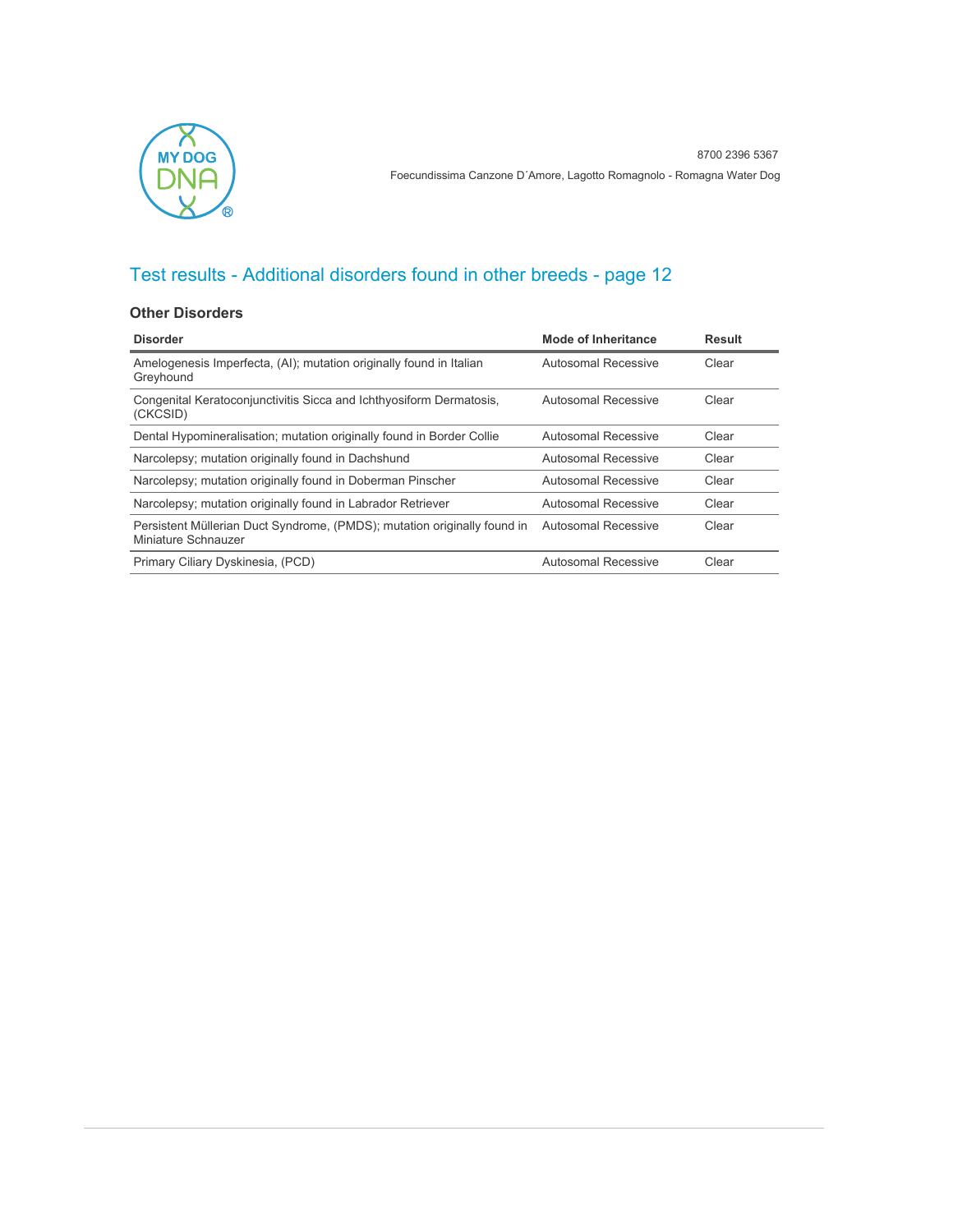

### APPENDIX Explanation of the results of the tested disorders

Autosomal recessive inheritance (ARI)

Clear - A dog carries no copies of the tested mutation and has no or reduced likelihood of developing and passing on the disease/condition.

Carrier - A dog carries one copy of the tested mutation. Carriers typically have a normal, healthy appearance but pass on the mutation to approximately 50% of their offspring.

At risk - A dog carries two copies of the tested mutation and is at high or increased risk of developing the disease/condition.

Autosomal dominant inheritance (ADI)

Clear - A dog carries no copies of the tested mutation and has no or reduced likelihood of developing and passing on the disease/condition.

At risk - A dog carries one or two copies of the tested mutation and is at high or increased risk of developing the disease/condition.

X-linked recessive inheritance (X-linked)

Clear - A dog carries no copies of the tested mutation and has no or reduced likelihood of developing and passing on the disease/condition.

Carrier - Female carriers typically have a normal, healthy appearance but carry one copy of the tested mutation on one of their X chromosomes. As males only have one X chromosome, there are no male carriers.

At risk - Female dogs at risk carry two mutated copies of the tested mutation. Males carry one copy of the tested mutation on their single X chromosome. Dogs at risk are at high or increased risk of developing the disease/condition.

Please note that the descriptions above are generalized based on typically observed inheritance patterns. When obtaining a 'carrier' or 'at risk' test result, always refer to the corresponding online test documentation for more detailed information on the condition and any exceptions.

### Genoscoper Laboratories - Legal Notice

Genoscoper Laboratories' services and test results are produced based on samples and materials supplied by the Client. Testing and analysis is performed by using methods and processes that Genoscoper Laboratories deems appropriate. Genoscoper Laboratories reserves the right to make changes in the collection of the single-gene tests included in the testing service as well as to remove results derived from them, if new information comes available that in any way questions the validity of the test results. Results provided by Genoscoper Laboratories are prepared solely for the use of the Client. For further information, please visit: [www.mydogdna.com/legal-notices](http://www.mydogdna.com/legal-notices)